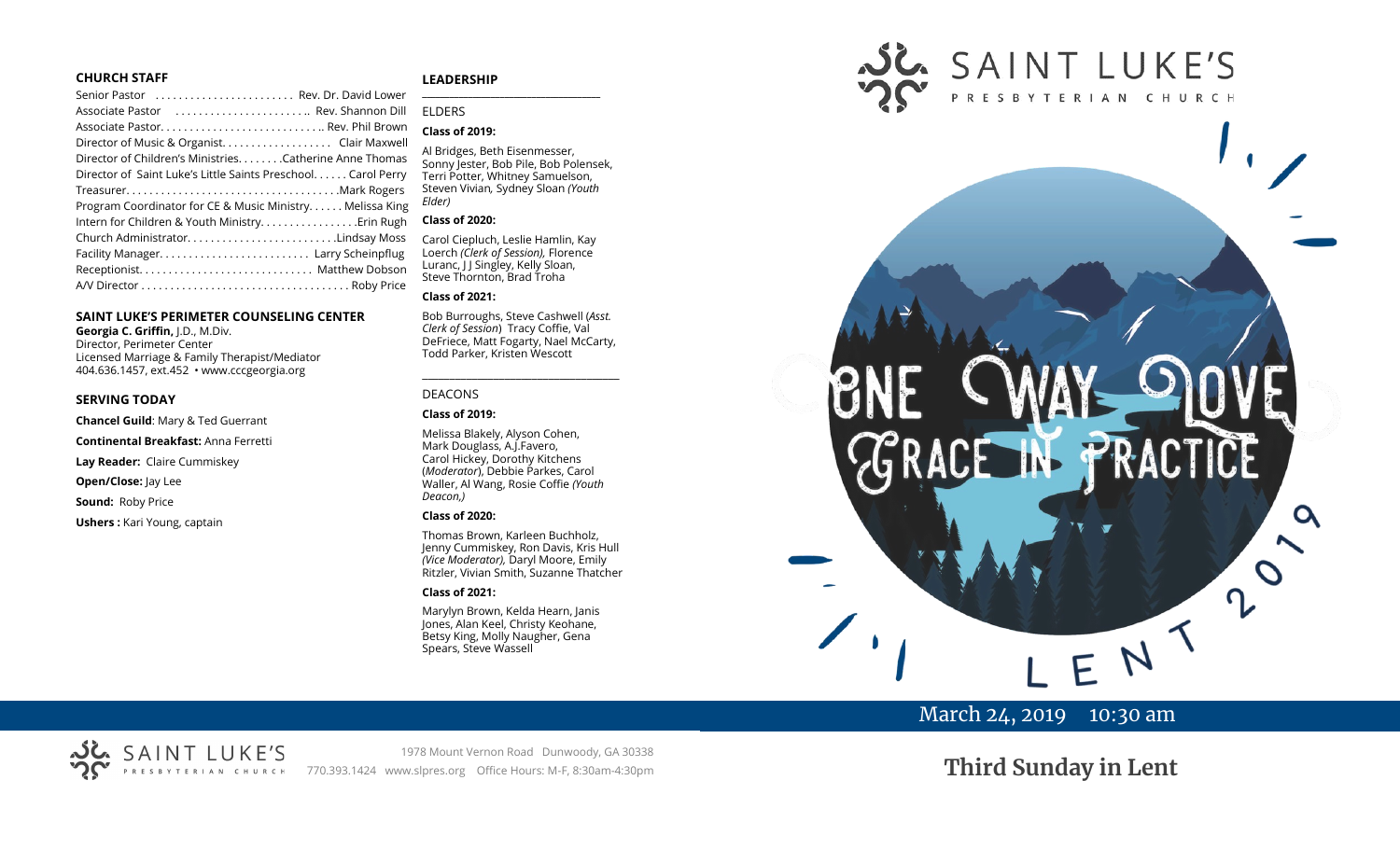

1978 Mount Vernon Road • Dunwoody, Georgia 30338 770.393.1424 • www.slpres.org

#### **March 24, 2019**

Third Sunday in Lent

#### **Liturgical Color:** Purple

*Liturgical colors can orient us to the season of the church year and help to engage the sense of sight in worship. Purple marks the seasons of penitence and preparation, Advent and Lent.*

## **SUNDAY SCHEDULE**

8:15am Chapel Communion Service 9:15am Sunday School 10:30am Sanctuary Worship Service *Nursery available at all services and Sunday School.* 

## MISSION

Responding to God's call and empowered by the Holy Spirit, we invite all to join us in knowing, serving, and sharing Jesus Christ here and around the world.

## VISION

To be a beacon of faith, hope, and love– every member an active disciple in Christ's ministry.

## **WELCOME, GUESTS!**

**DURING** the Welcome, please print the requested information on the Friendship Pad and pass the Friendship Pad down the pew.

**AFTER** the worship service, please join us outside the Sanctuary where our Pastors or a church officer will be available to answer questions and provide you with a loaf of freshly-baked bread.

**FOR MORE** information about our programs, ministries or membership, please contact one of our Pastors at 770.393.1424, or visit our website: slpres.org.

## **THAT ALL MAY WORSHIP**

**ASSISTIVE** A hearing loop is accessible by switching hearing aids to T-coil. Also, large print hymnals and back cushions are available. Please contact an usher for further assistance.

**CHILDREN** are a precious part of our church family, and we welcome them in worship. Worship activity sheets and tactile activities are available on the blue Worship Carts in the back of the sanctuary. Each week, children are invited to walk up for an age-appropriate message during "Tell Us Our Story." After that time, they may remain in worship, go to Faithful Friends (K-2nd) or go to child care (PreK and younger).



For information on all activities and events at Saint Luke's, please go to slpres.org.

**TODAY! CELEBRATE THE ARTS CONCERT:** 

**WE ARE ONE —** Join us TODAY **at 4 pm** in the Chapel for a concert featuring Brenda Turner, soprano, and music from various faith traditions illustrating that all people are unified by love.

**OWLS LUNCHEON ON MARCH 26—** Join the Older, Wiser, & Loving Seniors (OWLS) on March 26 at 11:30 am for lunch and trivia.

**EGG HUNT CANDY CALL**— Our Easter Egg Hunt is from 9:15 to 10:15 on Sunday, April 14. The eggs will be empty like the tomb of Christ, but we give each child a small bag of candy at the end. Parents of children participating are encouraged to drop off a package of candy in the marked basket located in the lobby by April 7. Others are welcome to hop in on this, as well!

**ADULT SUNDAY LENT STUDY—** Join Rev. Shannon Dill, Rev. David Lower, and the Adult Sunday School leaders for "Entering Passion of Jesus," each Sunday, March 10 - April 7, from 9:15-10:15 in the chapel, as we consider what it means to follow Jesus.

**2019 LENT DEVOTIONAL—** Please see Highlights and slpres.org for information on this year's Lent Devotional provided by Pittsburgh Theological Seminary.

**IOH MEAL NEEDED—** Interfaith Outreach Home (IOH) volunteer needed to provide a meal for 10 adults and 15 children on April 18. Contact Al Bridges, bridgtr@aol.com.

## **SAINT LUKE'S COLLEGE SCHOLARSHIP —**

Thanks to a generous gift from an anonymous donor, \$2,500 will be awarded to a Saint Luke's high school senior who is enrolling in an accredited four-year U.S. college. For details and application, go to slpres.org. Application deadline is April 14, 2019.

**EASTER BAGS FOR CHRIS 180** — Help PW provide Easter bags to foster children who are currently living in a group home sponsored by CHRIS 180. Bags will be available between Sunday, March 17 and Sunday, March 24, and due back to the church by Sunday, April 7. Monetary donations and Wal-mart gift cards are also accepted.

**2019 VBS: SEEKING SAFARI LEADERS—** VBS volunteers are needed! Go to the Volunteer tab at slpres.org to view all the various (leaders, cinema, drama, snack) volunteer opportunities! Contact Stephanie McGoldrick, tsmcgoldrick@gmail.com, with questions.

**VBS WILD DECORATING PARTY—** Join us from **7-8:30 pm on Tuesday, March 26** to help transform our church into an African savanna!

**2019 HABITAT HOUSE: Eight days of work. A lifetime of joy!** — There is abundant joy for all involved in helping another Habitat home owner build a house! April 6 is the first build day and the work continues for seven more Saturdays with a jump over Easter weekend and Memorial Day weekend. For more details or to volunteer, go to slpres.org.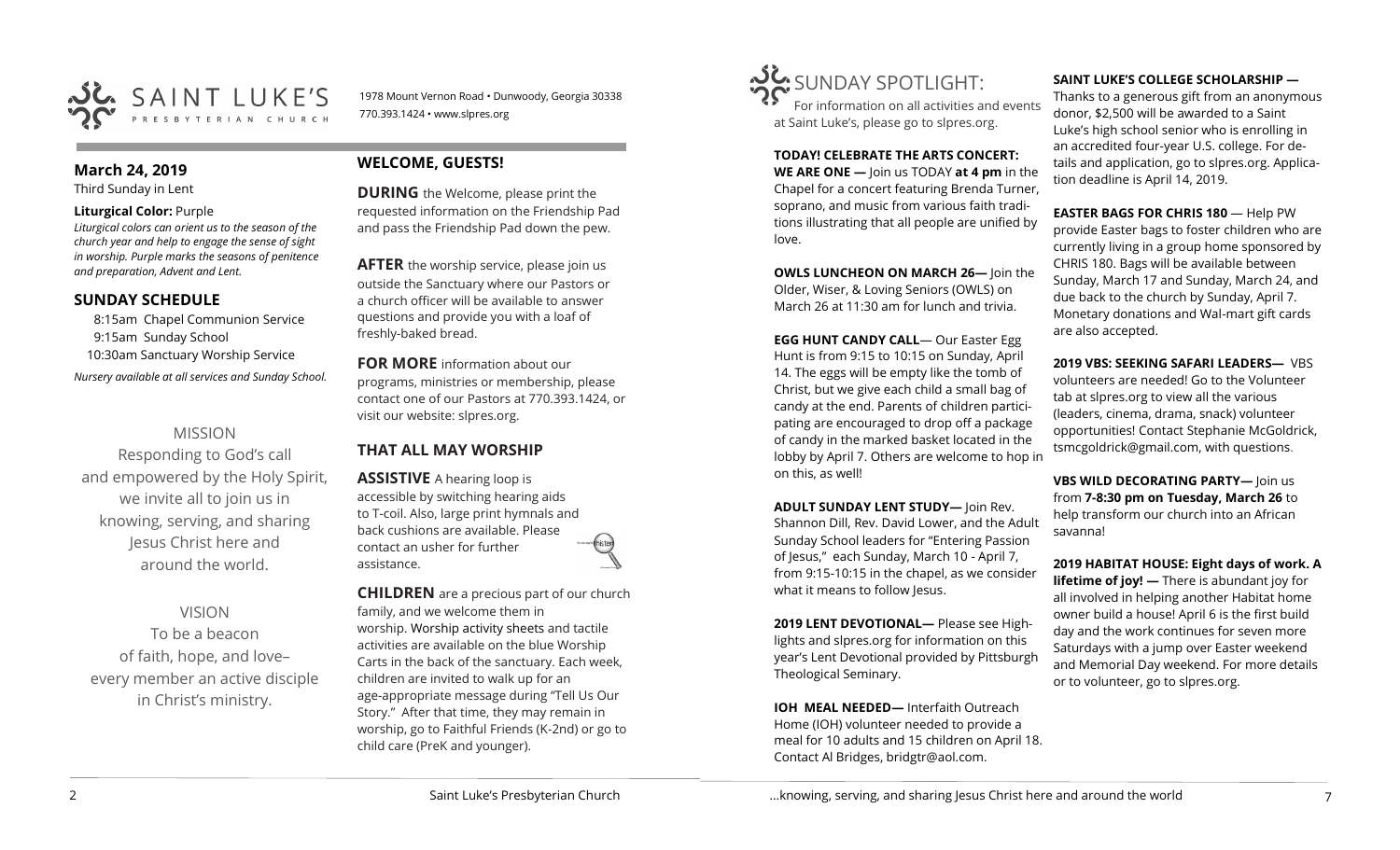

## **In Preparation for Worship**

"If we take eternity to mean not infinite temporal duration, but timelessness, then eternal life belongs to those who live in the present. " *- Ludwig Wittgenstein*

## **Gathering Prayer**

**Prelude Prelude on "Aberystwyth"** *Healey Willan* 

 $\overline{1}$ 

**Chiming of the Hour**

## **Welcome and Announcements**

**Call to Worship\*** Bless the Lord, O My Soul

**Bless the Lord, O my soul; and all that is within me, bless God's holy name! Bless the Lord, O my soul, and forget not all God's benefits.**

**Opening Hymn #262\*** Since Our Great High Priest, Christ Jesus

## **Call to Confession\***

Leader: The Lord be with you. **People: And also with you.**  Leader: Let us pray.

## **Prayer of Confession\***

|  | Leader: Bless the Lord, O my soul, and all that is within us. We are your creation, O<br>Lord. Help us to live as reflections of You. We often forget to say "thank                                   |
|--|-------------------------------------------------------------------------------------------------------------------------------------------------------------------------------------------------------|
|  | you" for the gifts You have given to us.                                                                                                                                                              |
|  | People: Hear now our prayers of gratitude (silence)                                                                                                                                                   |
|  | Leader: We often forget that others in the world are Your creation, too.                                                                                                                              |
|  | People: Hear now our prayers for Your love to be shown through us to<br>others (silence)                                                                                                              |
|  | Leader: We often forget to stand up for what is right and just for those who are<br>poor, marginalized, and oppressed.                                                                                |
|  | People: Hear now our prayers for places where justice is lost, and hope is<br>subdued(silence)                                                                                                        |
|  | Leader: Bless the Lord, O my soul and all that is within us. May we know Your<br>steadfast love and may Your grace give us courage to live as those You<br>created us to become. Lord, in your mercy, |
|  | People: Hear our prayer. Amen.                                                                                                                                                                        |
|  |                                                                                                                                                                                                       |